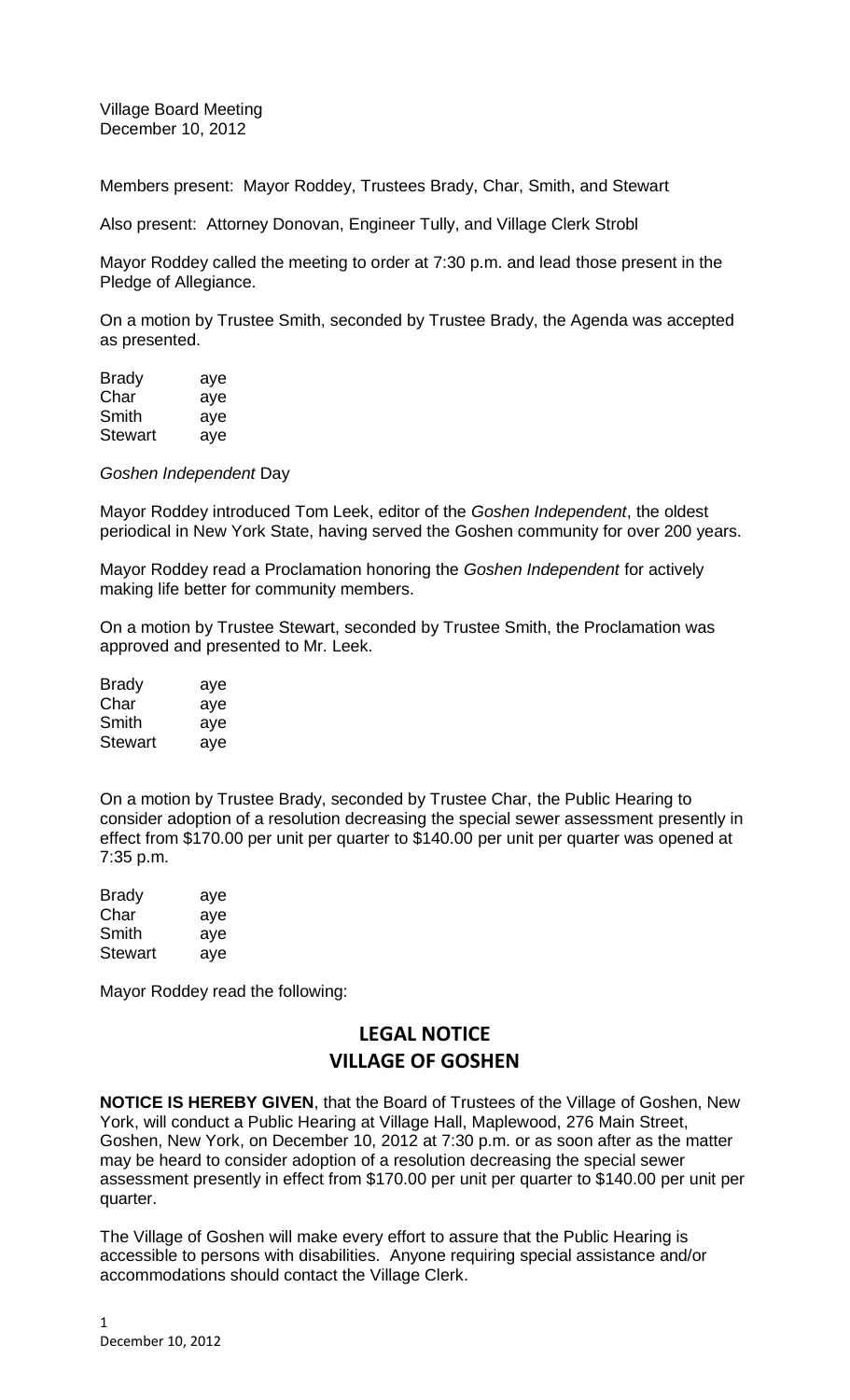Mayor Roddey provided background leading to the present special sewer assessment, and the proposed decreased assessment, and invited public input.

Barbara Sudul questioned why sewer funds needed to be raised through an assessment rather than by usage.

Mike Martin, owner of a multi-family home, had questions regarding units.

Mayor Roddey explained the units structure.

Mike Dougherty questioned why it couldn't be set up to be by usage, rather than assessment per unit.

Mayor Roddey and Attorney Donovan explained the difference between the Village's fixed debt, and the cost of running the sewer treatment plant, which varies based on usage. The assessment provides the certainty to pay back the debt.

Shannon Rich asked who approved a \$40 million loan for the new sewer plant.

Mayor Roddey provided the background leading to the NYSDEC mandated new plant, and removal of a former landfill.

Barbara Sudul and Mike Dougherty both asked if other options were available, such as raising the funds in part through a set fee and in part through usage.

Mayor Roddey explained that the Village Board was always open to ideas.

On a motion by Trustee Brady, seconded by Trustee Stewart, the Public Hearing was closed at 7:58 p.m.

| Brady          | aye |
|----------------|-----|
| Char           | aye |
| Smith          | aye |
| <b>Stewart</b> | aye |

On a motion by Trustee Smith, seconded by Trustee Char, the Village Board of the Village of Goshen, as lead agency, hereby issues a negative declaration pursuant to the applicable provisions of the State Environmental Quality Review Act, set forth at 6NYCRR Part 617 *et seq.,* in the action: decreasing the special sewer assessment presently in effect from \$170.00 per unit per quarter to \$140.00 per unit per quarter.

| Brady   | aye |
|---------|-----|
| Char    | aye |
| Smith   | aye |
| Stewart | aye |

On a motion by Trustee Char, seconded by Trustee Brady, the Village Board of the Village of Goshen hereby authorizes decreasing the special sewer assessment presently in effect from \$170.00 per unit per quarter to \$140.00 per unit per quarter, effective with the next water/sewer billing cycle.

| Brady   | aye |
|---------|-----|
| Char    | aye |
| Smith   | aye |
| Stewart | aye |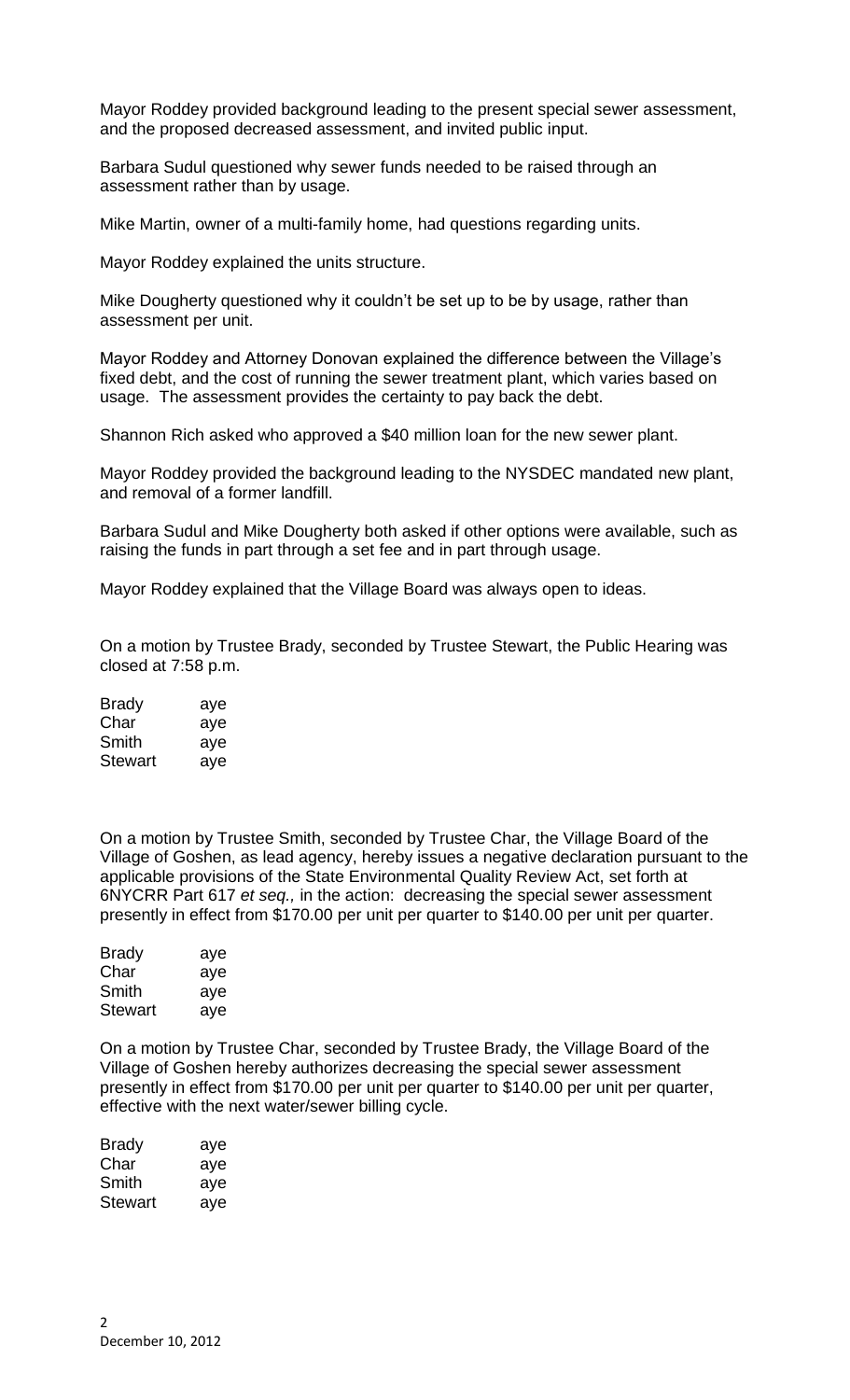On a motion by Trustee Stewart, seconded by Trustee Smith, the Minutes of the November 19, 2012 Village Board Work Session were accepted as submitted.

Brady aye Char aye Smith aye Stewart aye

On a motion by Trustee Char, seconded by Trustee Smith, the Minutes of the November 26, 2012 Village Board Meeting were accepted as submitted.

| <b>Brady</b> | abstain |
|--------------|---------|
| Char         | aye     |
| Smith        | aye     |
| Stewart      | aye     |

The following was moved by Trustee Smith, and seconded by Trustee Char:

The Annual Election of the Village of Goshen will be held at Village Hall, 276 Main Street, Goshen, New York, on Tuesday, March 19, 2013.

Polls will open at 9:00 a.m., and close at 9:00 p.m. that same day.

There will be no Village Registration Day.

A vote resulted as follows:

| <b>Brady</b> | aye |
|--------------|-----|
| Char         | aye |
| Smith        | aye |
| Stewart      | aye |

On a motion by Trustee Smith, seconded by Trustee Char, bills as examined by members of the Board were approved in accordance with Abstract 2012/2013 number 9, check numbers 4452 through 4643, in the amount of \$496,325.62.

| <b>Brady</b>   | aye |
|----------------|-----|
| Char           | aye |
| Smith          | aye |
| <b>Stewart</b> | aye |

On a motion by Trustee Brady, seconded by Trustee Smith, the Mayor is hereby authorized to sign a proposal from Nugent & Haeussler, P.C., Certified Public Accountants, for the purpose of conducting an audit of the Justice Court Department for the period ended May 31, 2012, as required in Section 2019-a of the Uniform Justice Court Act. It is understood that the fee for this service will not exceed \$2,500.00.

| Brady   | aye |
|---------|-----|
| Char    | aye |
| Smith   | aye |
| Stewart | aye |